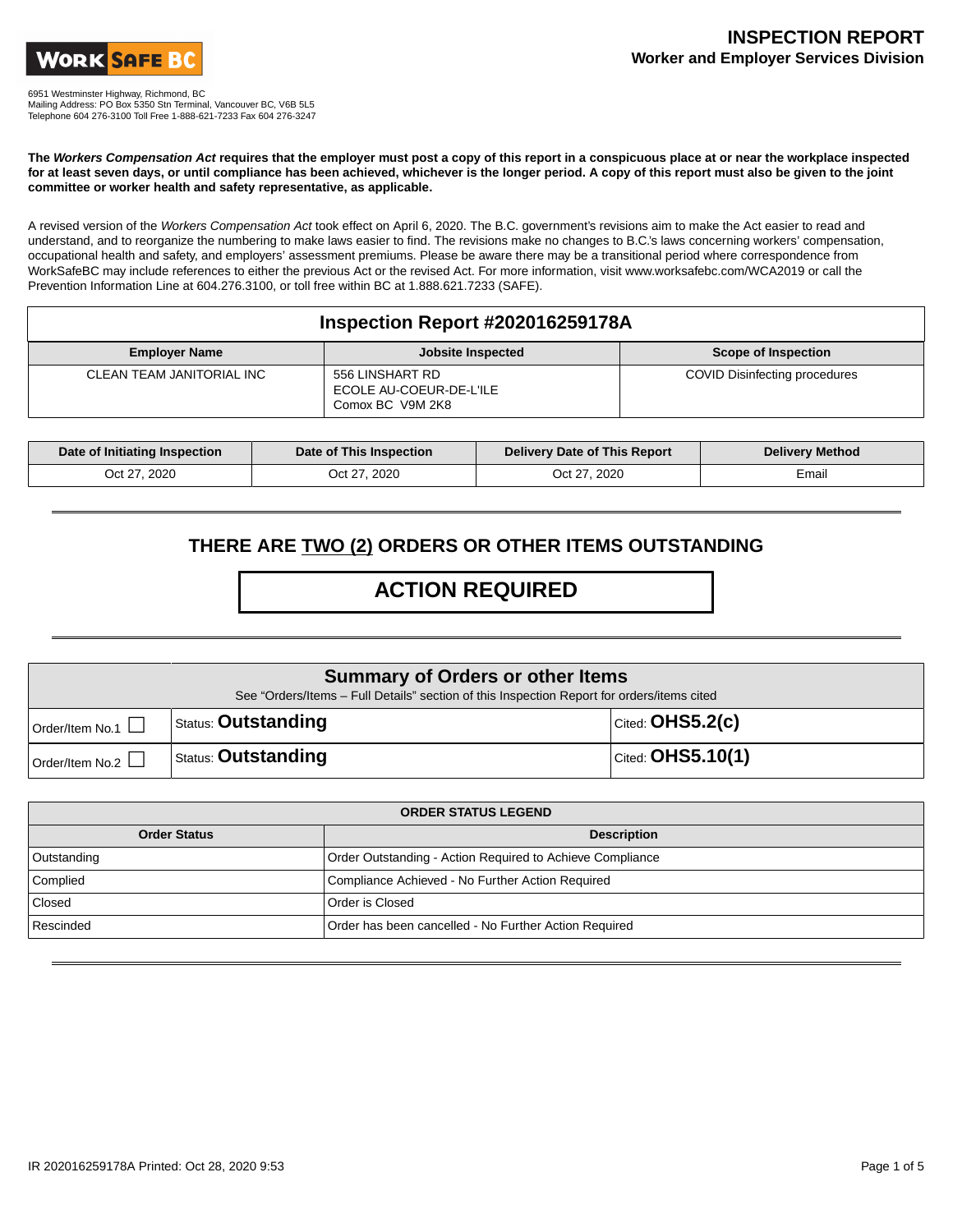

## **INSPECTION NOTES**

This inspection report has been issued following a site visit to review compliance with the Workers' Compensation Act (WCA) and Occupational Health and Safety (OHS) Regulation. The focus of this visit was COVID cleaning and disinfection procedures.

#### **Background**:

This employer is the contract cleaning (janitorial) provider for the Conseil Scolaire Francophone (SD93) and reported that they have contracts with a number of sites on Vancouver Island.

#### **The following issues were discussed**:

#### 1. COVID Cleaning

- The owner of the worksite inspected has developed a COVID safety plan based on the recommendations of the BC Center for Disease Control (BC CDC). The plan outlines the school protocol for cleaning and disinfection during the current COVID pandemic and this employer is expected to meet the requirements listed by the plan.

- During the visit the COVID plan was not reviewed in full. The inspection focused on concerns about "electro static spraying of Vangard (a disinfection / cleaning agent by Dustbane) and any risk to the health of staff and students.

#### 2. Vanguard

The site confirmed that the Vangard product had been used and applied by an electrostatic sprayer, however this practice had been discontinued prior to the WorkSafeBC visit (reported as several weeks prior).

#### 3. Cleaning process

The cleaning practices by this employer were reviewed. This included daily cleaning of high touch points using Oxiver and deep cleaning at the end of day.

#### 4. Gym equipment room cleaning

It was found that this room is the only area where electrostatic spray cleaning continues to be used and a Clorox® Total 360® System is now used for this purpose. The equipment manufacturer lists it as US EPA approved for COVID cleaning and disinfection.

The site owner reported that the spraying is conducted only by this employer and occurs when no other staff or students are in the gym. The room is closed off following spraying for 1 hour post application to allow the product to dry.

#### **Inspection findings:**

#### 1. Spray applying Clorox Total 360

It was reported that the spray precess takes a few minutes and during this time workers would wear gloves and a "medical type face mask". Review of the manufacturer recommendations for application of this product shows that they recommend the following personal protective equipment: gloves, eyeglasses with side shield and dust/mist/fume respirator (a N-95 or equivalent).

**Order #1** is issued for the employer to ensure a written procedure is prepared and implemented to ensure workers use the recommended personal protective equipment. Please note that the procedure must also address any emergency and cleanup procedures in the event of a spill or release of the chemical agent.

#### 2. Workplace labels

The employer had transferred diluted Oxivir to spray bottles for use at the worksite. The workplace label included the name of the product and reference to the the Safety Data Sheet (MSDS). **Order #2** is issued:

#### With respect to order #2

The WHMIS Health Canada legislation requires workplace label include the following information:

- Product name (matching the SDS product name).
- Safe handling precautions, may include pictograms or other supplier label information.
- A reference to the SDS (if available).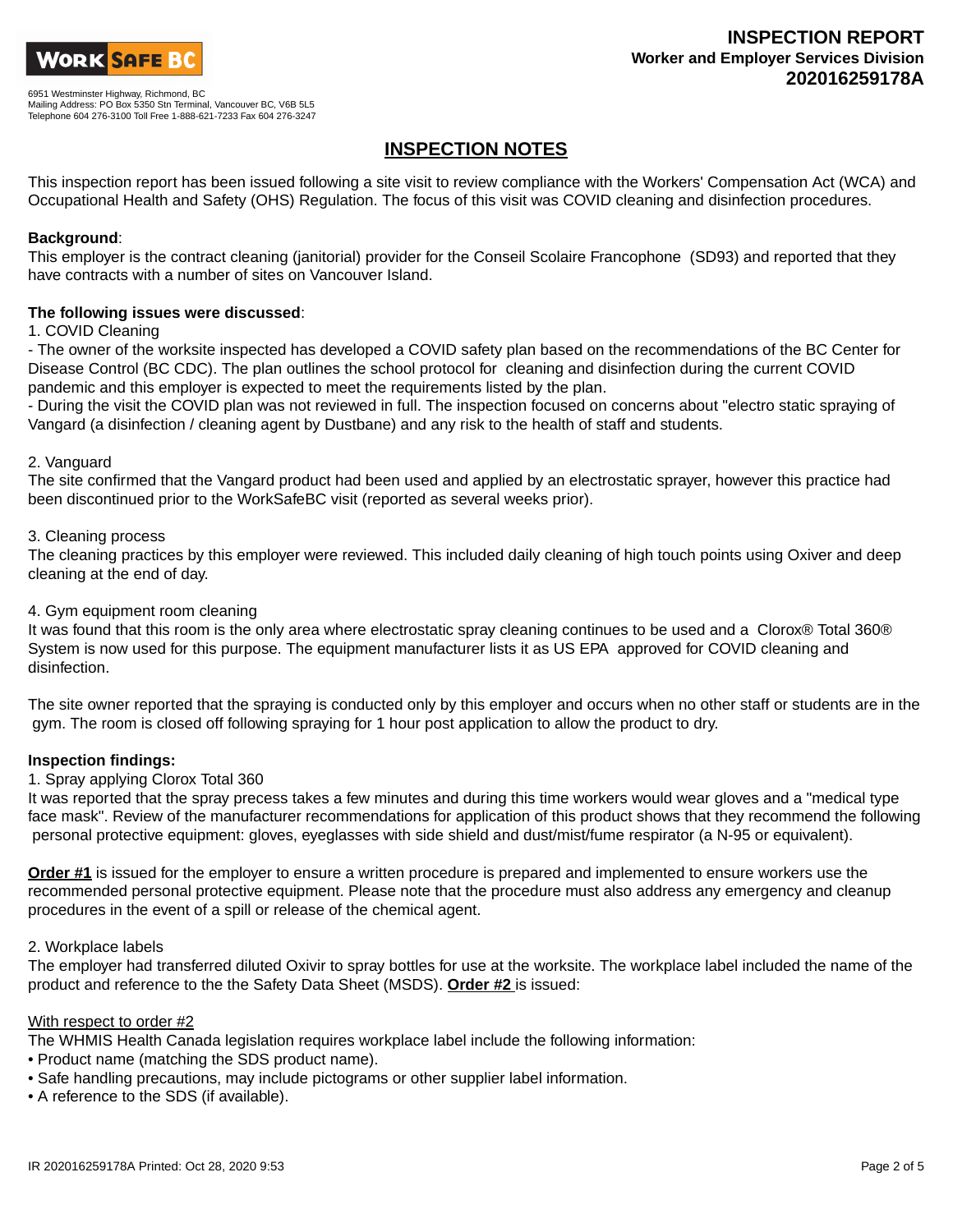

6951 Westminster Highway, Richmond, BC Mailing Address: PO Box 5350 Stn Terminal, Vancouver BC, V6B 5L5 Telephone 604 276-3100 Toll Free 1-888-621-7233 Fax 604 276-3247

Note: for Oxivir the manufacturer recommends gloves and protective eye wear (if a risk of contact with the eyes can occur)

Contact information for this officer was left on site if any one has questions or concerns regarding this report or requires clarification of the issues discussed during the visit. If any additional education or consulting is required, please contact the officer identified below. Additional information and resources can be found at WorksafeBC.com.

Dale Hills MSc. (OEH) CIH Occupational Hygiene Officer WorksafeBC / Courtenay office Phone: 250 334 8724 E-mail: dale.hills@worksafebc.com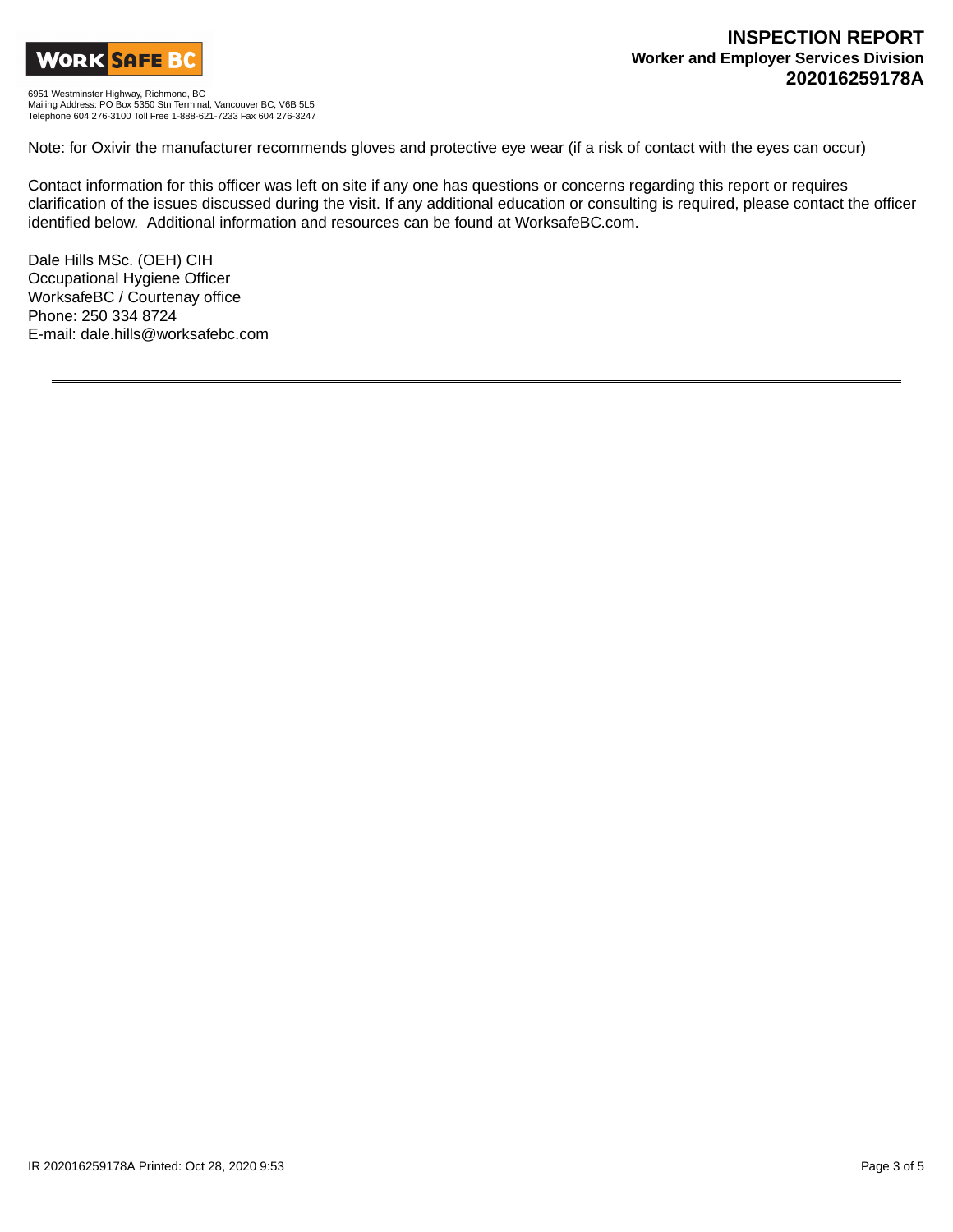

## **ORDERS/ITEMS**

**An employer who fails to comply with Occupational Health and Safety ("OHS") provisions of the Workers Compensation Act, the Occupational Health & Safety Regulation, or WorkSafeBC orders may be subject to monetary or other sanctions as prescribed by the Workers Compensation Act.**

| <b>Orders/Items - Full Details</b>                                                                                                                                                                                                                                                                                                                                                                                                                                                                                                                |                                                                                           |                   |  |  |
|---------------------------------------------------------------------------------------------------------------------------------------------------------------------------------------------------------------------------------------------------------------------------------------------------------------------------------------------------------------------------------------------------------------------------------------------------------------------------------------------------------------------------------------------------|-------------------------------------------------------------------------------------------|-------------------|--|--|
| Order/Item No.1 $\Box$                                                                                                                                                                                                                                                                                                                                                                                                                                                                                                                            | Cited: OHS5.2(c)<br>Status: Outstanding                                                   |                   |  |  |
| Workers spray a chemical called "Vangard and Clorox Total 360" that contains ingredients that could cause an adverse health<br>effect. This employer has not developed a written procedure and ensured it is implemented to ensure workers eliminate or<br>minimize a risk of exposure to this chemical agent by any route that could cause an adverse health effect.                                                                                                                                                                             |                                                                                           |                   |  |  |
|                                                                                                                                                                                                                                                                                                                                                                                                                                                                                                                                                   | This is in contravention of the Occupational Health and Safety Regulation Section 5.2(c). |                   |  |  |
| If a worker is or may be exposed to a chemical agent, or biological agent designated as a hazardous substance in section 5.1.1,<br>which could cause an adverse health effect, the employer must ensure that<br>(c) written procedures are prepared and implemented to eliminate or minimize a risk of exposure to a chemical agent or<br>biological agent by any route that could cause an adverse health effect, and to address emergency and cleanup procedures in<br>the event of a spill or release of a chemical agent or biological agent. |                                                                                           |                   |  |  |
| Measures to Ensure Compliance:<br>The manufacturer recommends the following personal protective equipment for use: gloves, eyeglasses with side shield and<br>dust/mist/fume respirator i.e. a N-95 or equivalent.                                                                                                                                                                                                                                                                                                                                |                                                                                           |                   |  |  |
| Order/Item No.2                                                                                                                                                                                                                                                                                                                                                                                                                                                                                                                                   | <b>Status: Outstanding</b>                                                                | Cited: OHS5.10(1) |  |  |
| The product Oxivir (a hazardous product) was stored in small spray bottles that are not the container in which it was received<br>from a supplier. The workplace label was missing the safe handling precautions information that are required under the WHMIS<br>legislation to be present in a workplace label, as such it is not a complaint workplace label                                                                                                                                                                                   |                                                                                           |                   |  |  |
| This is in contravention of the Occupational Health and Safety Regulation Section 5.10(1).                                                                                                                                                                                                                                                                                                                                                                                                                                                        |                                                                                           |                   |  |  |
| If a hazardous product in a workplace is in a container other than the container in which it was received from a supplier, the<br>employer must ensure that the container has a workplace label applied to it.                                                                                                                                                                                                                                                                                                                                    |                                                                                           |                   |  |  |
| <b>Measures to Ensure Compliance:</b><br>The WHMIS legislation requires a workplace label include the following (at minimum):<br>• Product name (matching the SDS product name).<br>• Safe handling precautions, may include pictograms or other supplier label information.<br>• A reference to the SDS (if available).                                                                                                                                                                                                                          |                                                                                           |                   |  |  |